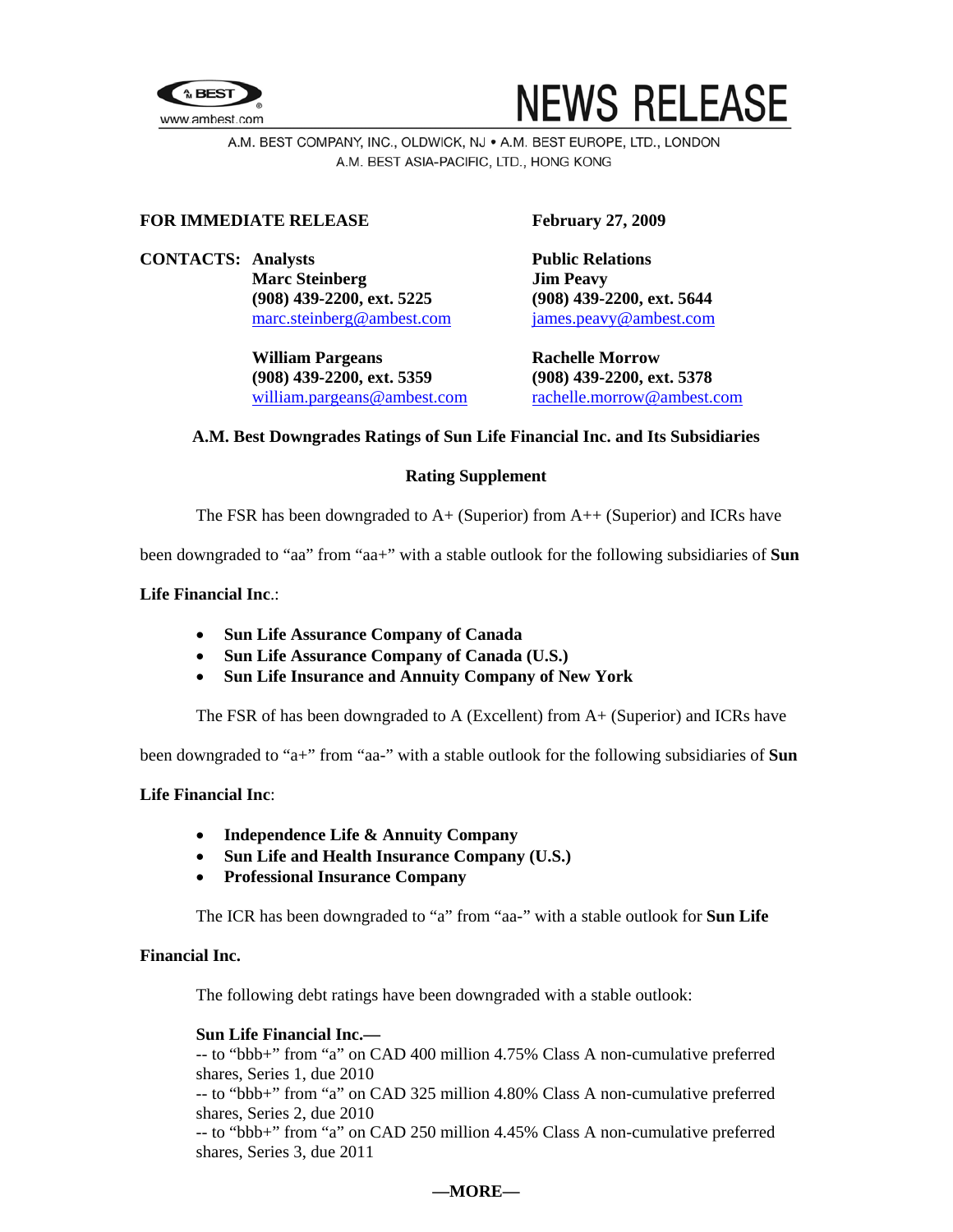



A.M. BEST COMPANY, INC., OLDWICK, NJ . A.M. BEST EUROPE, LTD., LONDON A.M. BEST ASIA-PACIFIC, LTD., HONG KONG

**—2—** 

-- to "bbb+" from "a" on CAD 300 million 4.45% Class A non-cumulative preferred shares, Series 4, due 2012

-- to "bbb+" from "a" on CAD 250 million 4.50% Class A non-cumulative preferred shares, Series 5, due 2012

-- to "a" from "aa-" on CAD 600 million fixed/floating rate senior unsecured debentures Series A, due 2035

-- to "a" from "aa-" on CAD 950 million fixed/floating rate senior unsecured debentures Series B, due 2036

-- to "a" from "aa-" on CAD 300 million senior unsecured fixed/floating debentures Series C, due 2031

-- to "a-" from "a+" on CAD 400 million subordinated fixed/floating debentures, due 2042

-- to "a-" from "a+" on CAD 400 million subordinated fixed/floating debentures, due 2023

-- to "a-" from "a+" on CAD 350 million subordinated fixed/floating debentures, due 2018

**Sun Life Financial Global Funding LP—** to "aa" from "aa+" program rating -- to "aa" from "aa+" \$900 million senior secured global medium-term notes, due 2010

**Sun Life Financial Global Funding II, LP—** to "aa" from "aa+" program rating -- to "aa" from "aa+" \$900 million senior secured global medium-term notes, due 2011

**Sun Life Financial Global Funding III, LP—** to "aa" from "aa+" program rating -- to "aa" from "aa+" \$750 million senior secured global medium-term notes, due 2013

## **Sun Life Assurance Company of Canada—**

-- to "a+" from "aa-" on CAD 800 million 6.15% subordinated debentures, due 2022  $-$ - to "a+" from "aa-" on CAD 150 million 6.30% subordinated debentures, due 2028<sup>\*</sup> -- to "a+" from "aa-" on CAD 300 million 6.65% subordinated debentures, due 2015\* \* Securities originally issued by Clarica Life Insurance Company

## **Sun Life Capital Trust—**

-- to "a-" from "a+" on CAD 950 million 6.865% non-cumulative Sun Life ExchangeEable Capital Securities (SLEECS), due 2011 -- to "a-" from "a+" on CAD 200 million 7.09% preferred stock non-cumulative Sun Life ExchangeEable Capital Securities (SLEECS), due 2032

## **Sun Canada Financial—**

-- to "a" from "aa-" on USD 150 million 7.25% subordinated notes, due 2015

The following indicative ratings under the shelf registration have been downgraded with

a stable outlook:

## **Sun Life Financial Inc.—**

-- to "a" from "aa-" on senior unsecured debt